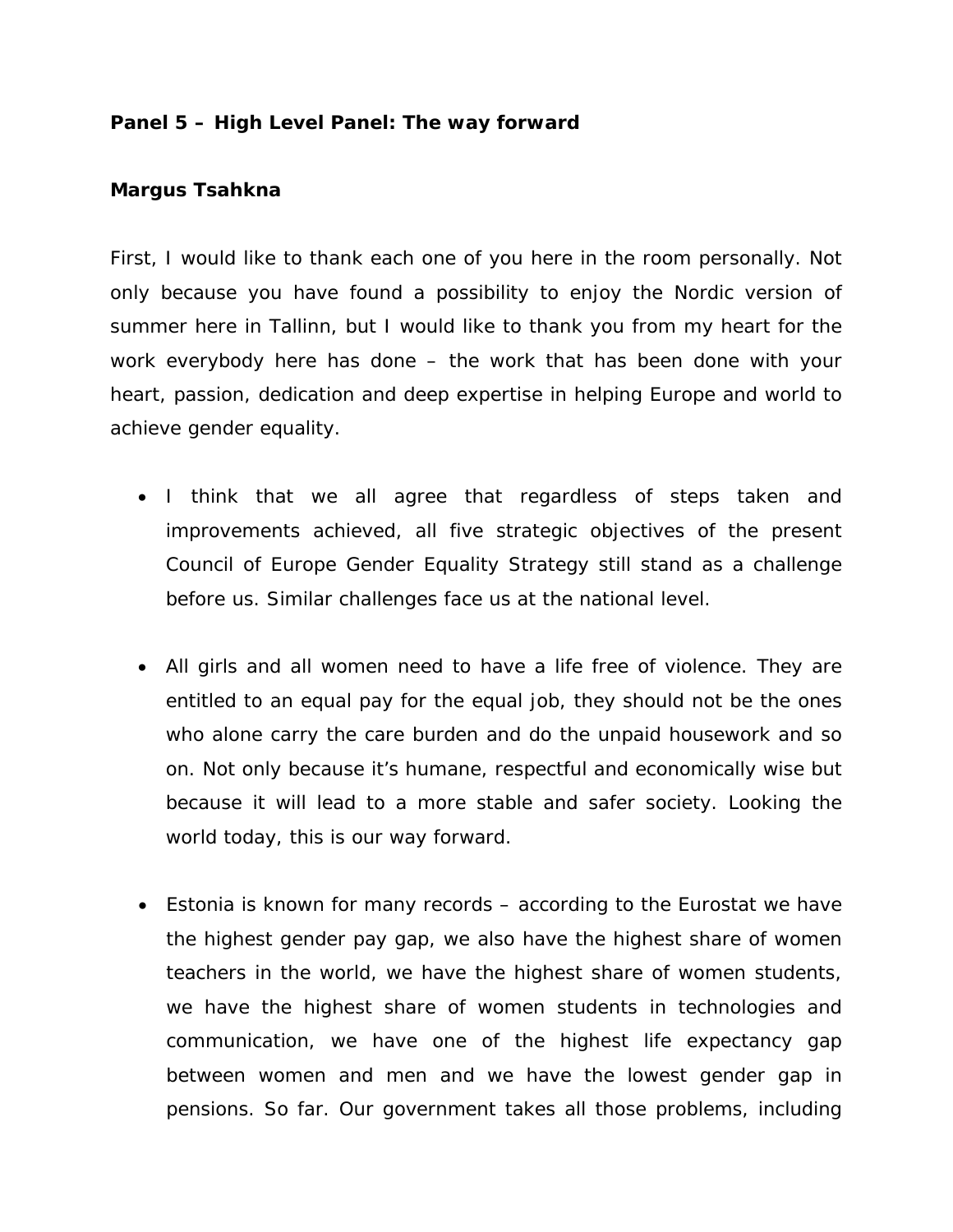stopping violence against women and combining work and family life, very seriously. Yesterday a Welfare Development Plan for the years 2016 to 2023 was adopted by the Estonian government that also includes a strategic view on gender equality policy. On a national level, creating and supporting institutional capacity to mainstream gender into all our policies and activities is one of the focuses of our new development plan. We have always been a country taking fundamental rights very seriously and I believe that there is not even a possibility for fundamental rights without gender equality.

- We specifically plan to target people's awareness of the need and positive impact of sharing both – the care burden and the unpaid housework more equally between women and men. In order to support this, I soon plan to present an analysis to the government on how to improve the system of parental leaves to make the opportunities more equal for women. The recommendations of the analysis include reserving a part of parental leave only for fathers, as this is one of the best means to support gender equality, but it also enhances the relationship between fathers and their children. The change would give more fathers the opportunity and motivation to stay home with a child and at the same time support women's participation in the labour market. The change would also make the parental leave system more flexible, so the combining of family life and work would be easier. More equal task sharing at home also provides children with positive role models.
- We strongly believe that tackling limitative gender stereotypes should be kept in focus also at the Council of Europe level policy and action planning and that a close co-operation should be built between media,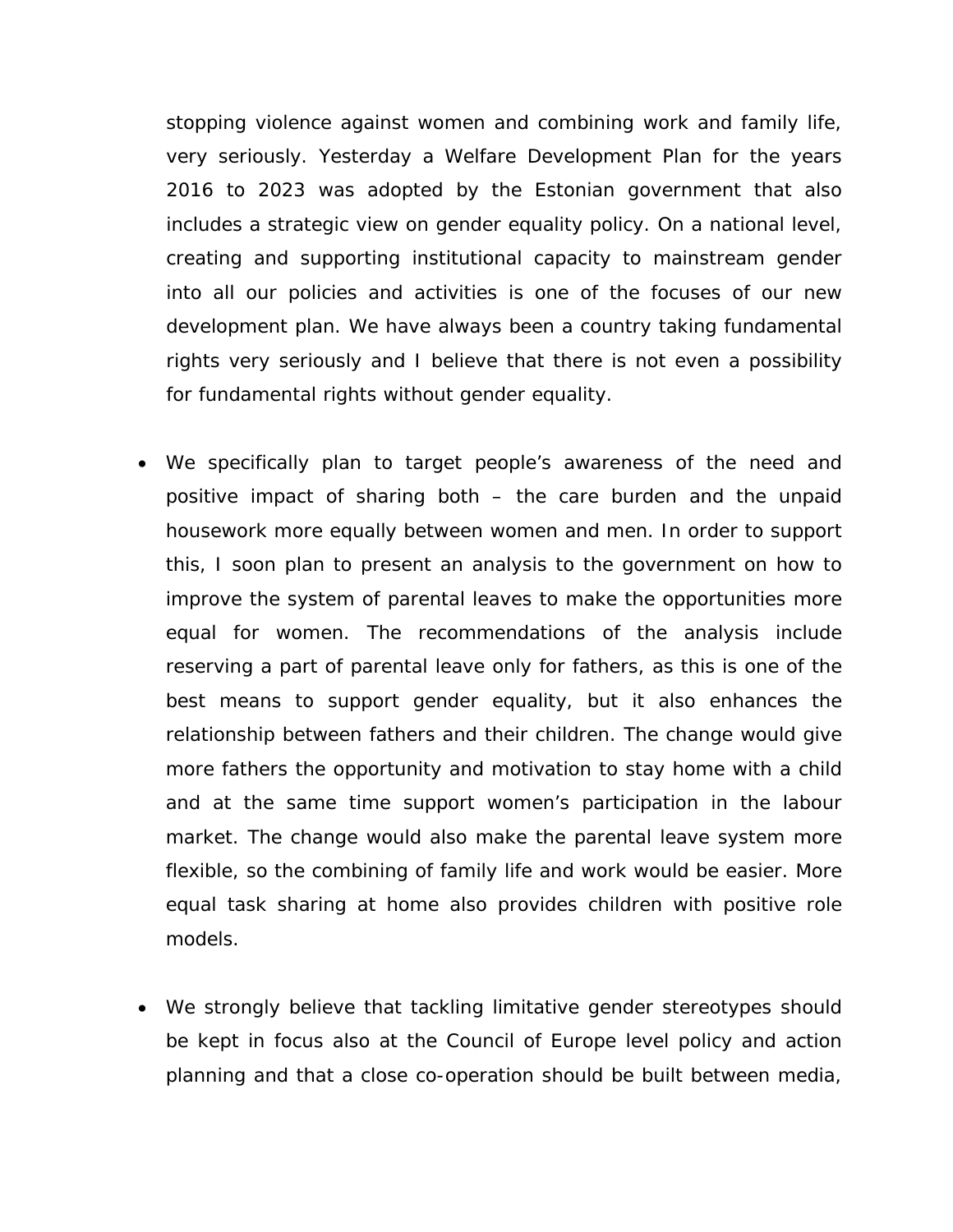education and gender equality experts to bring forward de facto changes.

- In Estonia we firmly do believe in wider positive impact of ICT. The women and the girls who have access to Internet and skills to use ICTs have numerous new opportunities in life. From one hand, they have access to information and a possibility to learn about their own rights. On the other hand, this enables women to participate in a modern society on more equal terms with men. But unfortunately violence also takes place in the Internet and social media. Digital world needs to be a tool of empowering women, not a new threat. So here we have a new issue to tackle and we need to find ways to strengthen a safety net to mitigate the Internet threats.
- We propose to continue addressing and tackling even more strongly everyday sexism, be it on streets, at workplaces or online. Gender equality and human dignity are the values that have to be protected and honoured regardless of the environment they exist in. Digital world can and often is unfortunately used to facilitate prevalence of gender stereotypes, online sexism, sexist hate speech, other types of violence against women. Such phenomena can also have a negative impact on women's will to participate in public discussions, in political and public decision making.
- We consider it important to pay more attention to these issues also at the level of Council of Europe and to continue discussing different solutions and practices to tackle them both at national and international level.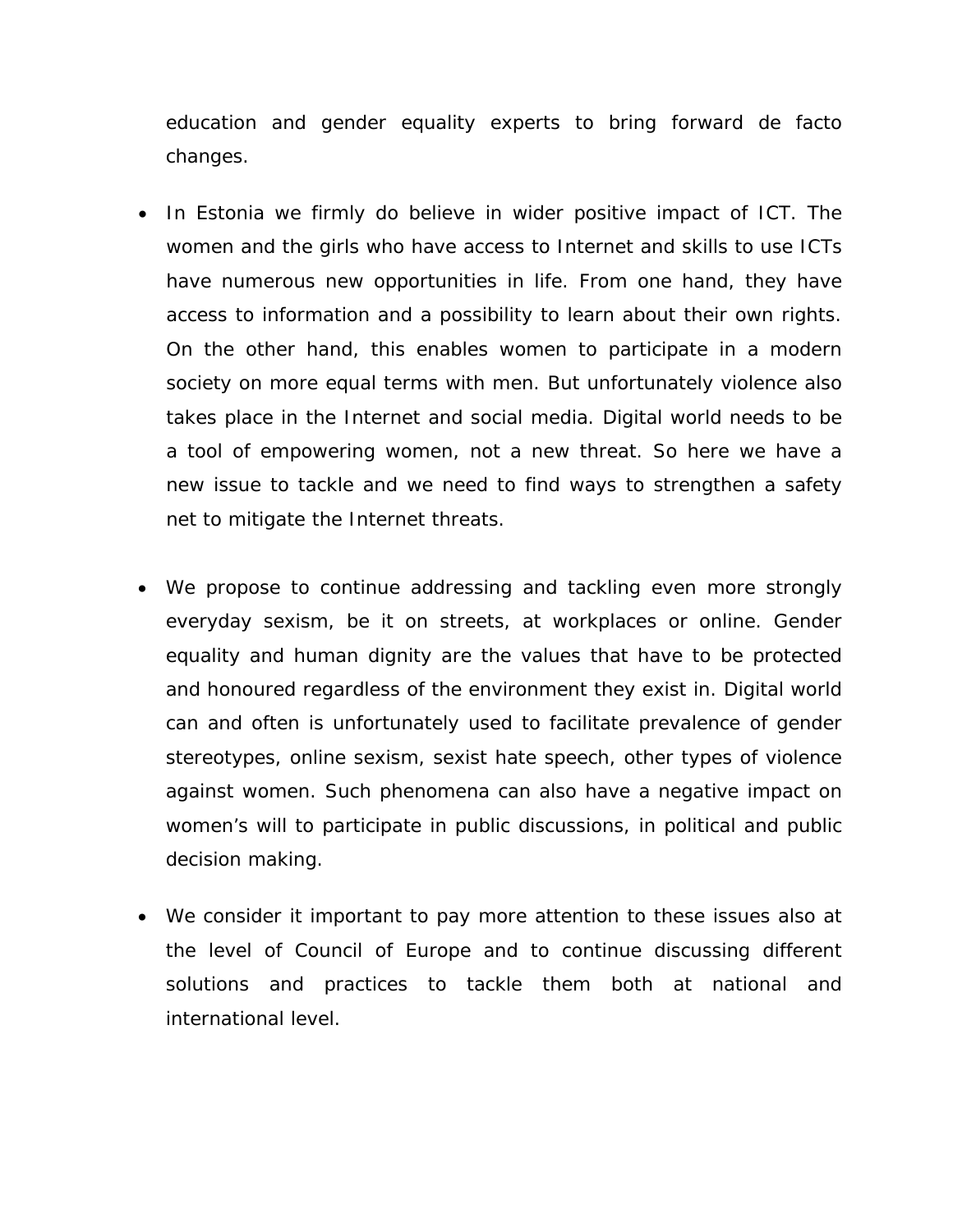- Preventing gender based violence and supporting its victims are also among national priorities of our government. A new comprehensive Strategy to Prevent Violence from 2015 to 2020 includes the plans to tackle the issues of domestic violence, including violence in close relationships, sexual violence and trafficking of human beings. The strategy and its implementation activities take into account that violence towards women takes place more often, is more severe and has graver consequences. The action plan of the strategy is based on co-operation. Although engaging men specifically in acting against the violence towards women is not a part of this specific national strategy, I am of the firm opinion that this should be a part of our way forward. Therefore, just this Wednesday, me together with several other male ministers and high-level officials made a pledge to become Estonian ambassadors in the White Ribbon Campaign of the European Institute for Gender Equality. I would also like to take this opportunity to call my colleagues in other countries and men here today to join the White Ribbon Campaign and commit themselves both publicly and privately to taking firm steps to fight violence against women.
- At the Council of Europe level the focus should stay on helping to realize the standards of Istanbul Convention with the activities planned to provide comprehensive support to Member States both in a preparation process of ratification and implementation. Also the European Union is discussing the accession to the convention which we see as a great opportunity to make use of resources of European level actors to bring forward more rapid and solid change in our societies.
- We firmly believe that gender equality cannot be achieved unless the dual-track approach – both specific measures and gender mainstreaming – is applied. Although gender mainstreaming is not a